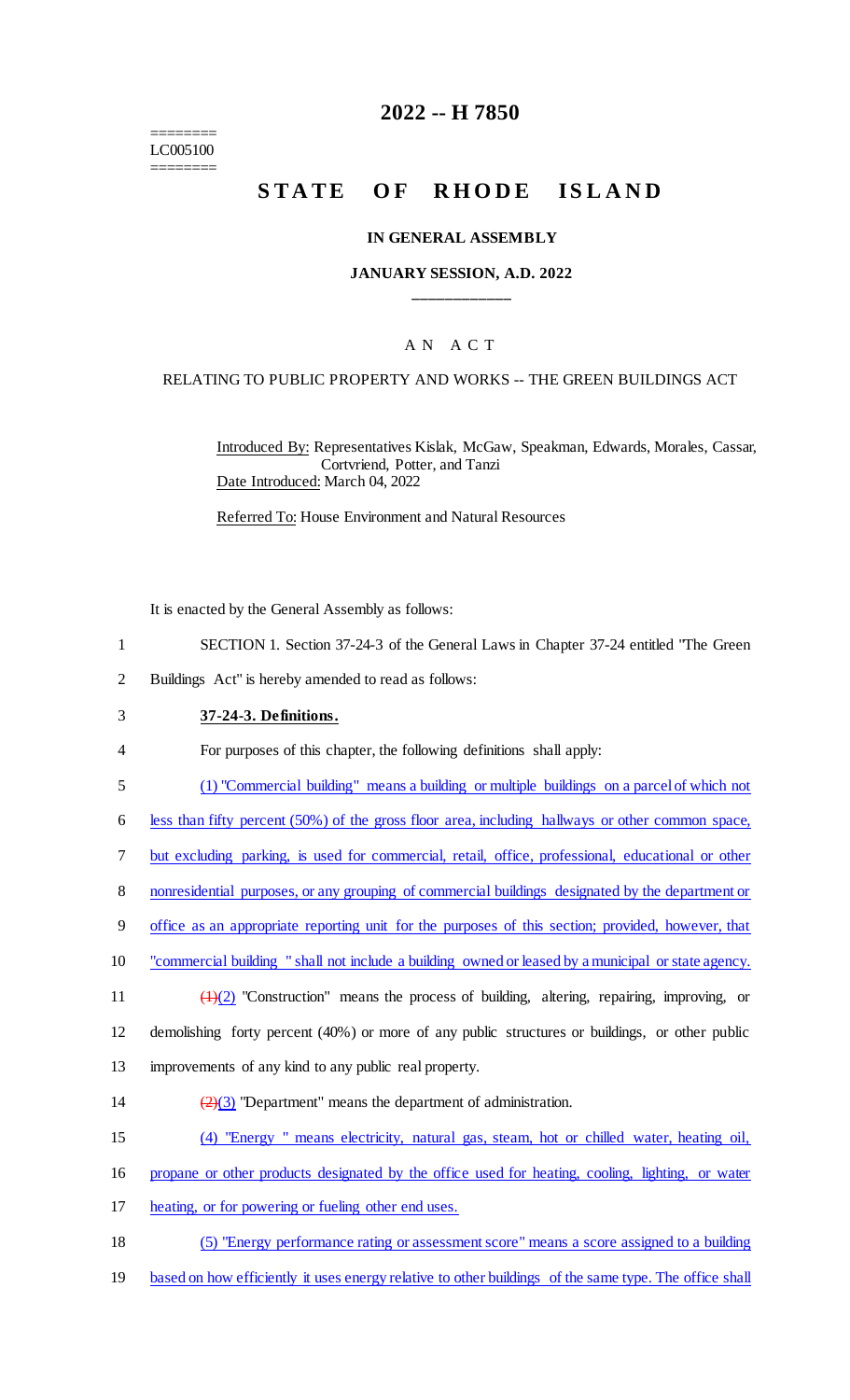- promulgate regulations to establish the scoring system.
- (6) "Energy use benchmarking tool " means the ENERGY STAR Portfolio Manager, an
- online energy use benchmarking tool used by the United States Environmental Protection Agency
- for reporting and managing the energy performance, water efficiency and greenhouse gas emissions
- of building, or a tool capable of:
- (i) Performing all the functions relevant to compliance with this section;
- (ii) Allowing for reporting by third parties, including, but not limited to, gas distribution
- and electric distribution companies; and
- (iii) Exchanging information and data with the ENERGY STAR Portfolio Manager.
- 10  $\left(\frac{3}{7}\right)$  "Equivalent standard" means a high-performance green building standard, other than LEED, LEED for Neighborhood Development, and SITES, that provides a rating system or measurement tool, that, when used, leads to outcomes, similar or equivalent to, LEED, LEED for Neighborhood Development, and SITES outcomes, in terms of green building, green infrastructure, and green site performance; current accepted equivalent standards include green globes, Northeast collaborative high-performance schools protocol; or other equivalent high-performance green 16 building, green infrastructure, and green site standards accepted by the department office.
- (8) "kBTU" means one thousand (1,000) British thermal units.
- (9) "Large building " means a building that meets any of the following criteria:
- (i) Buildings owned or leased by a municipality, state agency, or other government or
- quasi-government entity consisting of not less than ten thousand square feet(10,000 sq. ft.) of gross
- 21 floor area;
- (ii) As of January 1, 2022, residential or commercial buildings consisting of not less than twenty five thousand square feet (25,000 sq. ft.) of gross floor area;
- 24 (iii) As of January 1, 2025, residential or commercial buildings consisting of not less than
- 25 twenty thousand square feet (20,000 sq. ft.) of gross floor area; and
- (4) As of January 1, 2028, residential or commercial buildings consisting of not less than fifteen thousand square feet (15,000 sq. ft.) of gross floor area.
- (4)(10) "LEED" also, "LEED for Neighborhood Development, and SITES certified standard" means the current version of the United States Green Building Council Leadership in Energy and Environmental Design green building rating standard referred to as LEED, LEED for Neighborhood Development, and SITES certified. SITES means the U.S. Green Building Council's Sustainable Sites Initiative.
- 33  $\left(\frac{5}{11}\right)$  "Major facility project" means:
- (i) A building construction project larger than five thousand (5,000) gross square feet of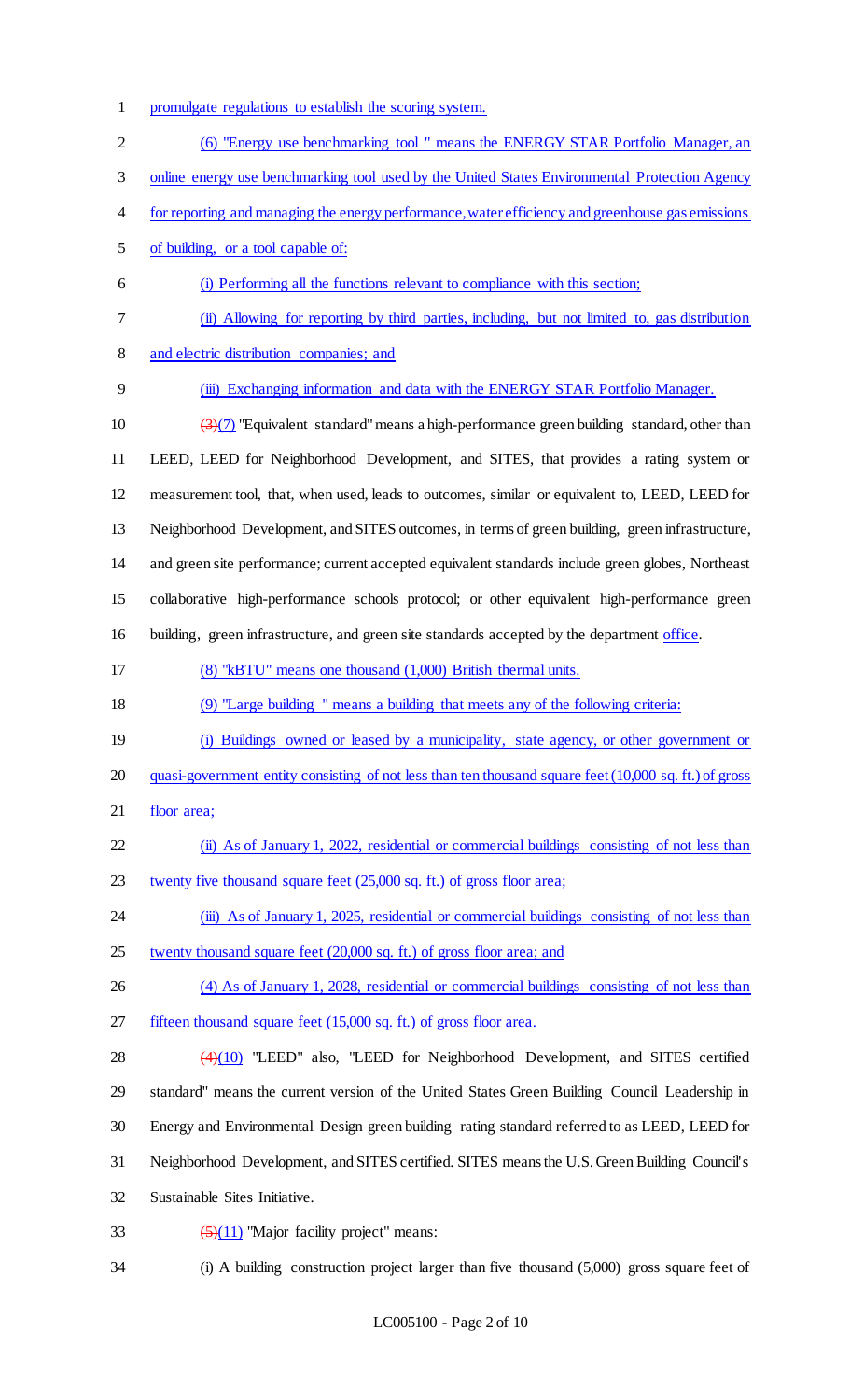- occupied or conditioned space, and its public real-property site; or
- (ii) A building renovation project larger than ten thousand (10,000) gross square feet of occupied or conditioned space, and its public real-property site.
- $4 \left(6\right)(12)$  "Public agency" means every state office, board, commission, committee, bureau, department, or public institution of higher education.
- 6  $\left(\frac{7}{13}\right)$  "Public facility" means any public institution, public facility, public equipment, or any physical asset owned, including its public real-property site, leased or controlled in whole or in part by this state or any agency or political subdivision thereof.
- (14) "Office " means the office of energy resources.
- (15) "Owner " means the owner of record of a building, or a designated agent thereof,
- including, but not limited to, the association or organization of unit owners responsible for
- management in the case of a condominium, the board of directors in the case of a cooperative
- apartment corporation, and the net lessee in the case of a building subject to a net lease with a term
- of not less than forty-nine (49) years, inclusive of all renewal options.
- (16) "Residential building " means a building or multiple buildings on a parcel of which not less than fifty percent (50%) of the gross floor area, including hallways and other common
- space serving residents, but excluding parking, is used for dwelling purposes, or any grouping of
- residential buildings designated by the office or a municipality as an appropriate reporting unit for
- 19 the purposes of this chapter; provided, however, that "residential building " shall not include a
- building owned or leased by a municipal or state agency.
- (17) "Tenant" means any tenant, tenant-stockholder of a cooperative apartment
- corporation, or condominium unit owner.
- SECTION 2. Chapter 37-24 of the General Laws entitled "The Green Buildings Act" is hereby amended by adding thereto the following section:
- 

## **37-24-7. Building performance standards act.**

- (a) For large buildings, the office shall undertake energy use benchmarking to determine
- 27 whether each building utilizes more or less energy, and emits more or less greenhouse gases, than
- buildings of comparable size, occupancies and uses, and to inform a statewide analysis of energy
- use trends and opportunities to increase energy efficiency and reduce greenhouse gas emissions.
- To conduct the benchmarking, the office shall create, procure, or designate an energy use
- benchmarking tool and shall provide technical support and assistance on the use of the
- benchmarking tool to the owners of buildings subject to this section.
- (b)(1) To administer this section, the office may designate subcategories within each
- 34 building type and occupancy, and may establish different reporting requirements and energy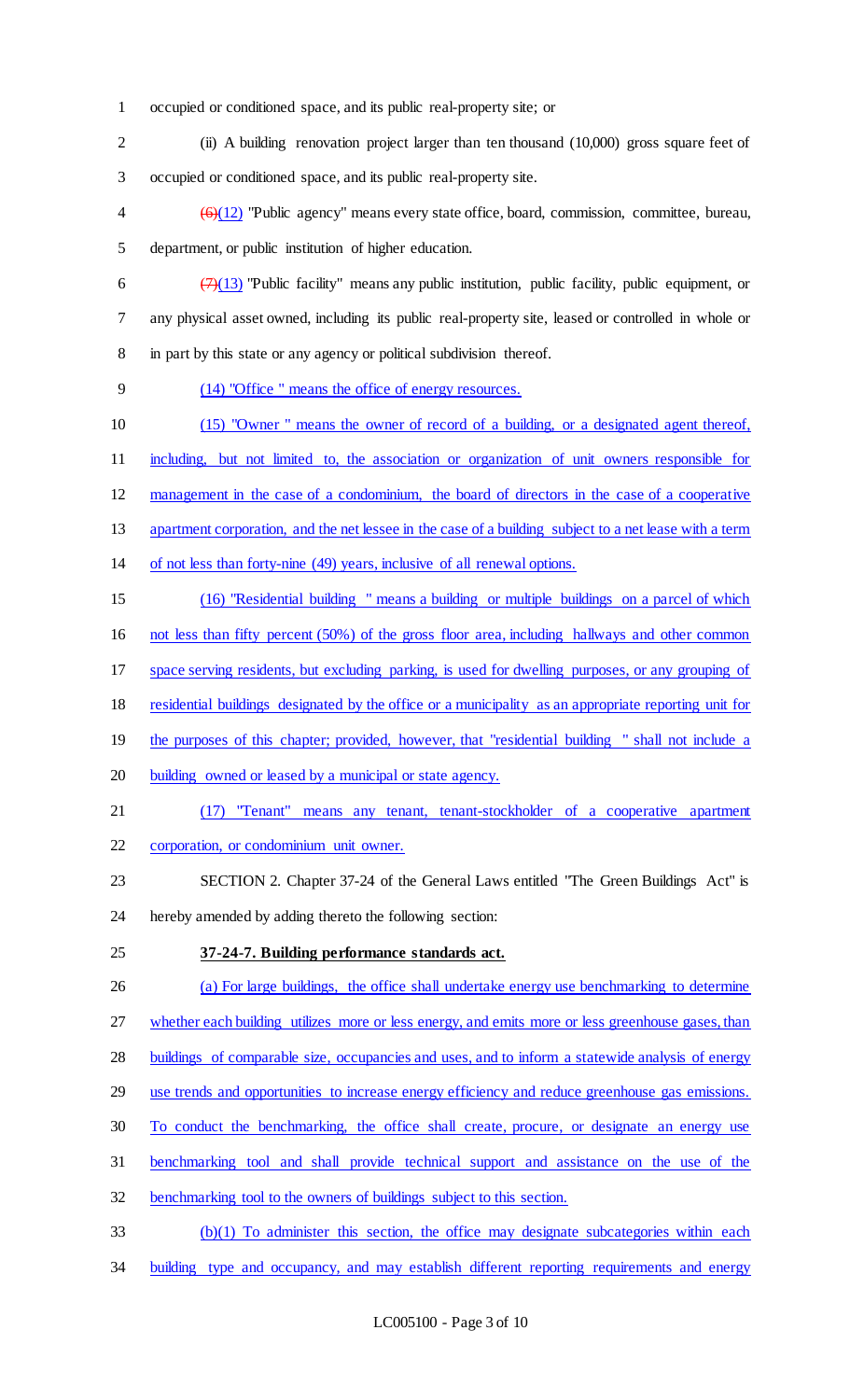performance standards for each subcategory. In establishing reporting requirements and energy

performance standards, the office may consider whether tenant-occupied units or spaces are

separately metered.

 (2) Not later than January 31 of each year, beginning in 2023, the owner of each large 5 building shall report their energy use for the prior calendar year to the office. The office shall provide a paper form or online portal for the submission of this information. The office shall determine what information is necessary to request, and will request, at a minimum, the information in subsection (c) of this section. The owner of a building subject to this section may authorize a gas or electric distribution company or other third party to report building-specific data to the office, and the gas or electric distribution company shall report building-specific data to the office upon such authorization; provided, however, that such authorization shall not relieve an owner from compliance with this section. (3) Annually, an owner of a large building with separately-metered and tenant-occupied units or spaces shall request from each tenant of the building all information necessary to comply with the requirements of subsection (b)(2) of this section and each tenant shall report the required information to the owner. The owner of a large building may bypass individual authorization and request the electric and gas distribution companies to provide the aggregate energy consumption of 18 all meters in the building, including tenant-occupied units and separately-metered units, and the 19 electric and gas distribution companies shall provide the data to the building owner, separated by month and consumption by source. Failure of an owner to report energy use information to the office shall not impose liability on a tenant. (4) The office shall establish a deadline extension or hardship waiver process for owners who, in the judgment of the office, demonstrate cause for a deadline extension or hardship waiver. (5) If an occupied building subject to the requirements of this section is transferred, the 25 buyer shall make reasonable efforts to report energy use information for the building for the entire 26 calendar year, if practicable. (c) Annually, not later than March 31, the office shall make available on its executive climate change website and dashboard required by § 42-6.2-3(13) energy use information and data 29 for the preceding calendar year for each large building, on a building-by-building basis. For each building, the information made available shall include, but not be limited to: (1) The address of the building and the municipality in which the building is located; (2) The owner of the building; (3) The building's total energy use in kBTU, total greenhouse gas emissions in pounds of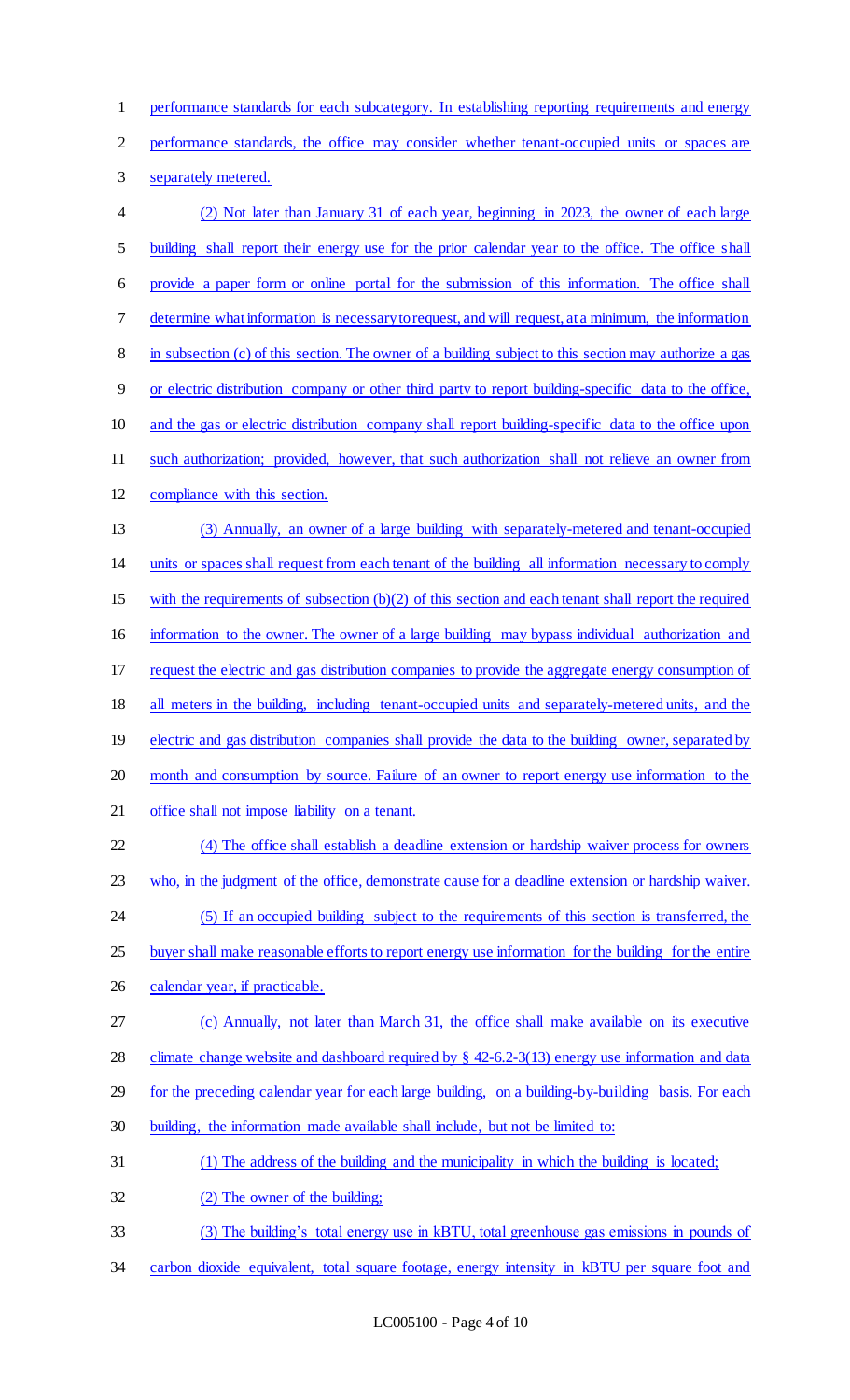- greenhouse gas emissions per square foot in pounds of carbon dioxide equivalent per square foot; (4) The breakdown of the building's energy use by electricity, gas, steam and other sources;
- and

 (5) An energy performance rating or assessment score. The office shall utilize such practices as are necessary to prevent the public disclosure of personal information regarding owners and tenants, and maintain a quality assurance process to improve the accuracy and completeness of the available information. The office shall provide owners with the opportunity to submit contextual information related to energy use in their buildings and shall disclose such information on its website upon request by the owner. (d) The office shall make available to a regional planning agency, municipality or other public agency requesting such information any data set forth in this section. (e) The office shall prepare an annual comprehensive report on the energy performance of large buildings utilizing the information and data collected pursuant to this section. The report shall include, but not be limited to, an analysis of energy performance, greenhouse gas emissions, and energy sources by building size, occupancy, and use. The report shall also include, when available, energy performance and greenhouse gas emissions over time. The report shall be posted on the office's website and sent to the house committee on environment and natural resources and the senate committee on environment and agriculture not later than March 31. (f) On the basis of the comprehensive reports prepared by the office pursuant to subsection (e) of this section and other information and data as deemed necessary by the commissioner of

energy resources, the commissioner shall conduct an annual review of trends in the energy

performance of large buildings and recommend changes to state laws, regulations, policies, and

programs to achieve further energy reductions.

 (g) The office shall ensure that electric distribution companies provide owners of buildings 25 subject to this section with up-to-date information about energy efficiency opportunities or actions 26 available to increase energy efficiency, including incentives in utility-administered or other energy 27 efficiency programs and changes in energy assessment technology. The office shall prioritize those 28 buildings that have not demonstrated year-to-year improvement in their energy performance rating 29 or assessment score. (h)(1) The office shall establish energy performance standards for each building type. The office shall establish these standards on the following schedule:

 (i) Buildings owned or leased by a municipality, state agency, or other government or quasi-government entity consisting of not less than ten thousand square feet(10,000 sq. ft.) of gross

floor area, and residential or commercial buildings consisting of not less than twenty-five thousand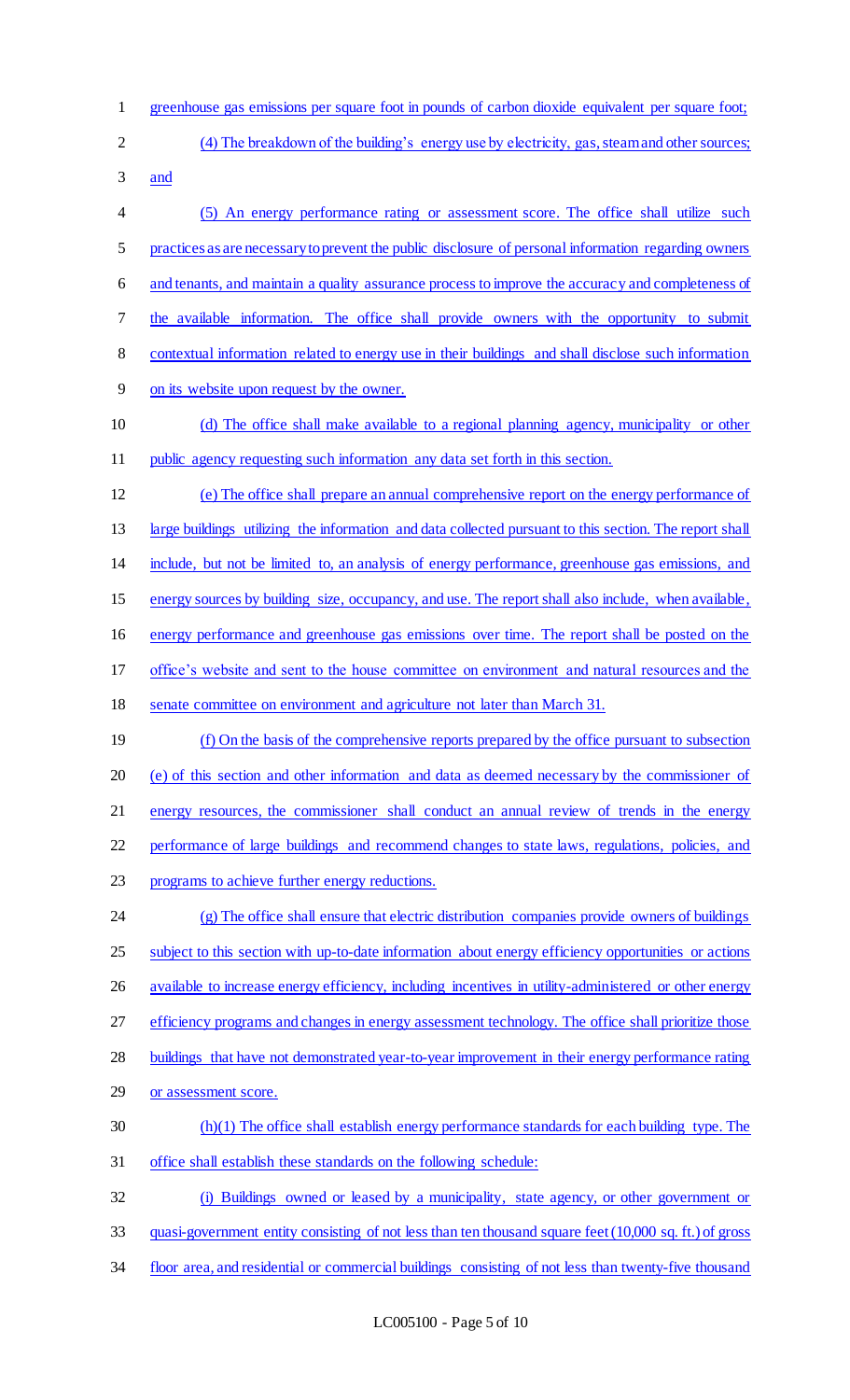square feet (25,000 sq. ft.) of gross floor area: no later than December 31, 2023, and every five (5) years thereafter; (ii) Residential or commercial buildings consisting of not less than twenty thousand square feet (20,000 sq. ft.) of gross floor area: no later than December 31, 2026, and every five (5) years thereafter; and (iii) Residential or commercial buildings consisting of not less than fifteen thousand square feet (15,000 sq. ft.) of gross floor area: no later than December 31, 2029, and every five (5) years thereafter. (2) The office shall establish reporting and data verification requirements for each five (5) year compliance cycle. These standards shall apply only to large buildings. (3) In developing energy performance standards, the office shall maximize opportunities for the state to achieve the requirements of § 42-6.2-2, as well as other laws and policies related to 13 climate change, emissions reductions, energy efficiency, and renewable energy. (4) The office may establish campus-wide energy performance standards for post- secondary educational institutions and hospitals with multiple buildings in a single location that are owned by a single entity; provided that, the development of any standard by the office shall be based upon an analysis of the existing building efficiency of each campus and the compliance pathways shall achieve savings comparable to those outlined in subsection (h)(4) of this section. (5) The office shall set energy performance standards that are at least as strong as the median energy performance rating or assessment score of large buildings of each building type. (i)(A) For the initial five (5) year compliance cycle, owners of large buildings with an energy performance rating or assessment score lower than the energy performance standard established by the office must satisfy one of the following compliance pathways: (B) An energy performance pathway, which shall require a building to demonstrate a 25 decrease in normalized site energy use averaged over the last two (2) years of the five (5) year 26 compliance cycle, as compared to the normalized site energy use averaged over the last two (2) years preceding the first year of the five (5) year compliance cycle; or 28 (ii) An emissions performance pathway, which shall require a building to demonstrate a decrease in normalized site greenhouse gas emissions over the last two (2) years of the five (5) year compliance cycle, as compared to the normalized site greenhouse gas emissions averaged over the two (2) years preceding the first year of the five (5) year compliance cycle; provided that,switching from oil or another fuel to natural gas for space heating or water heating shall not count toward a building's compliance with this pathway. The office shall require large buildings subject to the 34 requirements of this subsection to reduce normalized site energy use or greenhouse gas emissions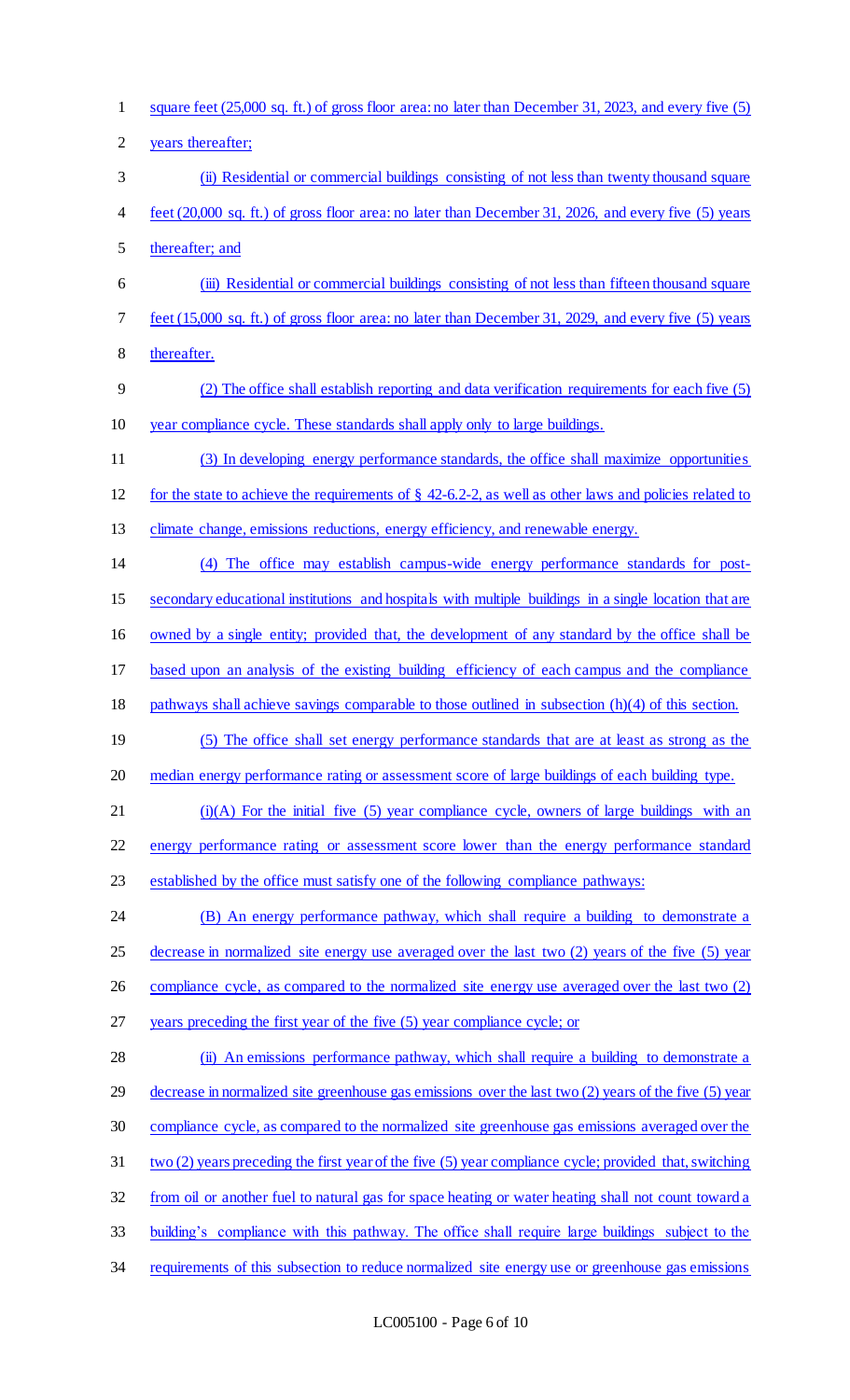1 by at least twenty percent (20%) over the initial five (5) year compliance cycle, and may require greater reductions if the office finds that it is feasible to do so and will help achieve the state's enforceable greenhouse gas emissions targets under § 42-6.2-2. The office must hold at least one 4 public hearing before setting the required reduction in normalized site energy use or greenhouse gas emissions over the initial five (5) year compliance cycle. (2) For subsequent five (5) year compliance cycles, the office shall establish energy performance standards and compliance pathways designed to achieve emissions and energy 8 reduction targets; provided that, the compliance pathways shall maximize the potential to reduce greenhouse gas emissions from large buildings by at least eighty percent (80%) by 2040, compared to the baseline level of emissions in 2022, and to achieve the state greenhouse gas emissions limits under the state's enforceable greenhouse gas emissions targets under § 42-6.2-2. (j) The office shall establish exemption criteria for large buildings to delay compliance with the energy performance standards for up to three (3) years if the owner demonstrates, to the satisfaction of the office, financial distress, change of ownership, vacancy, major renovation, pending demolition, or other acceptable circumstances determined by the office by regulation. (k) The office shall coordinate with utility companies and the public utilities commission to establish incentive and financial assistance programs for owners to meet energy performance standards. 19 (l)(1) Municipalities may establish and enforce energy use benchmarking programs or energy performance standards for buildings, in lieu of the programs and standards established by 21 the office; provided that, the following conditions are met: (i) The municipality uses an energy use benchmarking tool that collects information similar 23 to the energy use benchmarking tool used by the state; (ii) Annually, not later than July 1, the municipality collects and forwards to the office, on 25 a building-by-building basis, the required energy use information from the previous calendar year, using standardized units of measure and formats established by the office; and 27 (iii) Energy performance standards established by the municipality result in reductions in energy use and greenhouse gas emissions that are comparable to or greater than the standards established by the office. Municipalities may set lower gross floor area thresholds for buildings subject to their programs and standards. (2) The office shall review requests from municipalities to establish their own programs, and the office may deny requests if it is not satisfied that the above conditions are met. The office shall evaluate any municipal programs established under this subsection at least once every five (5) years, and may withdraw its approval if municipal programs fail to comply with the above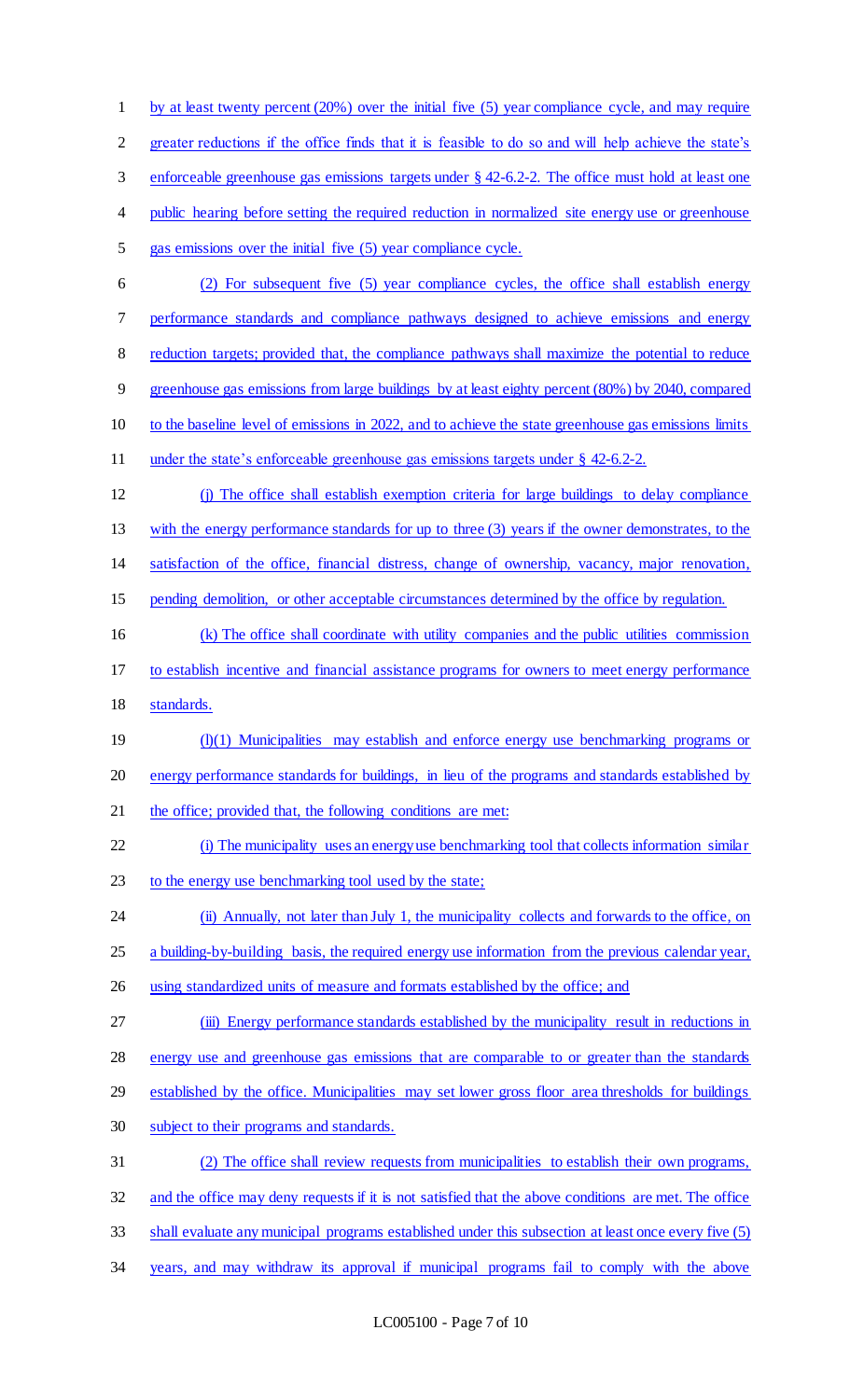conditions.

| $\overline{2}$ | (3) The office shall include data from all municipalities, including municipalities with their                 |
|----------------|----------------------------------------------------------------------------------------------------------------|
| 3              | own energy use benchmarking programs or energy performance standards, in the website                           |
| $\overline{4}$ | designated in subsection (d) of this section, in the report required under subsection (f) of this              |
| 5              | section, and in the review required under subsection (g) of this section.                                      |
| 6              | $(m)(1)$ Owners of large buildings may pay an alternative compliance payment if their                          |
| $\tau$         | buildings fail to satisfy one of the compliance pathways established in subsection (j) of this section.        |
| 8              | The amount of the alternative compliance payment shall be set by the office and shall be assessed              |
| $\overline{9}$ | per metric ton of carbon dioxide equivalent emissions, by which the building falls short of meeting            |
| 10             | the requirements of subsection (j) of this section. The alternative compliance payment shall be no             |
| 11             | less than two hundred twenty-five dollars (\$225) per metric ton of carbon dioxide equivalent                  |
| 12             | emissions, and shall be set at an amount ensuring that it is more cost-effective for the owners of the         |
| 13             | vast majority of large buildings to make the improvements necessary to meet the compliance                     |
| 14             | pathways rather than pay the alternative compliance payment. The office shall revise the amount                |
| 15             | of the alternative compliance payment at least once every five (5) years. The alternative compliance           |
| 16             | payment shall be assessed in the final year of the five (5) year compliance period and in every                |
| 17             | subsequent year that a building fails to satisfy one of the compliance pathways.                               |
| 18             | (2) Owners of large buildings failing to comply with the energy use reporting and                              |
| 19             | benchmarking requirements of this section or knowingly providing false or incomplete information               |
| 20             | to the office shall be subject to a fine. Owners of large buildings failing to satisfy one of the              |
| 21             | compliance pathways established in subsection (j) of this section who do not pay an alternative                |
| 22             | compliance payment to the office, as described in subsection $(m)(1)$ of this section, shall also be           |
| 23             | subject to a fine. Fines shall be determined by the office and shall be assessed per day that a building       |
| 24             | owner is not in compliance with the requirements of this section. Fines shall be no less than five             |
| 25             | hundred dollars (\$500) per day of noncompliance for buildings consisting of not less than twenty-             |
| 26             | five thousand square feet (25,000 sq. ft.) of gross floor area, three hundred fifty dollars (\$350) per        |
| 27             | day of noncompliance for buildings consisting of not less than twenty thousand square feet (20,000)            |
| 28             | sq. ft.) and not greater than twenty-four thousand nine hundred ninety-nine square feet (24,999 sq.            |
| 29             | ft.) of gross floor area, and two hundred dollars (\$200) per day of noncompliance for buildings               |
| 30             | consisting of less than twenty thousand square feet $(20,000 \text{ sq. ft.})$ of gross floor area. The office |
| 31             | may set different levels of fines for different violations of this section.                                    |
| 32             | (3) Alternative compliance payments and fines collected by the office shall be deposited                       |
| 33             | into a separate account established by the office. Any funds collected shall be used first to pay for          |
| 34             | the costs incurred by the office in administering this section, and any remaining funds shall be used          |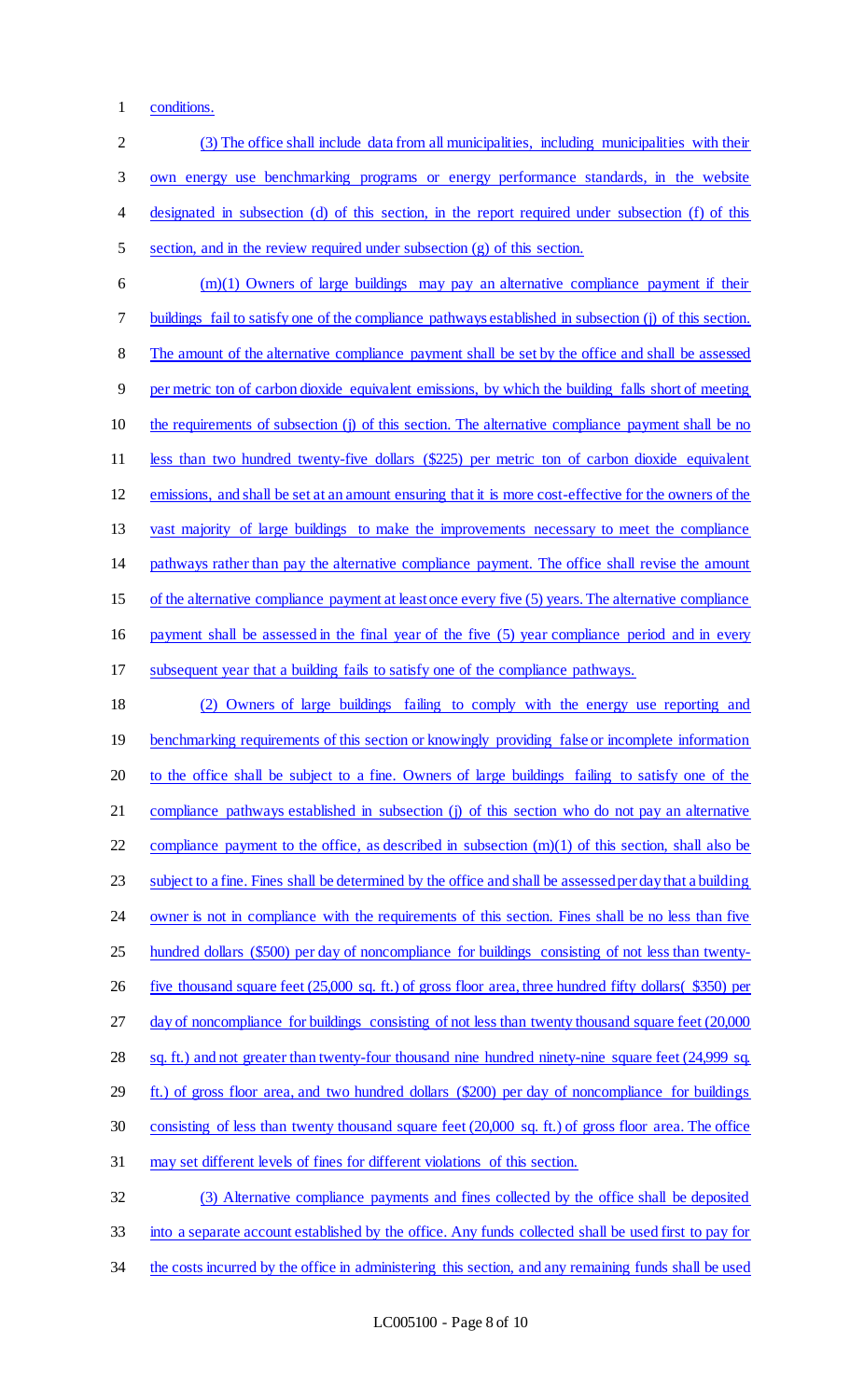- to further the objectives of this section, including deep energy retrofits of low-income and
- moderate-income housing.
- (4) The office shall take all reasonable steps to inform the owners of large buildings of their
- obligations under this section.
- (n) In municipalities that establish their own energy use benchmarking programs or energy
- performance standards, the municipality and not the office shall assess any alternative compliance
- payments or fines. Alternative compliance payments and fines assessed by municipalities shall be
- no less than those described under subsection (m) of this section. Funds collected through
- alternative compliance payments and fines assessed by a municipality shall be retained by the
- 10 municipality.
- SECTION 3. This act shall take effect upon passage.

#### ======== LC005100 ========